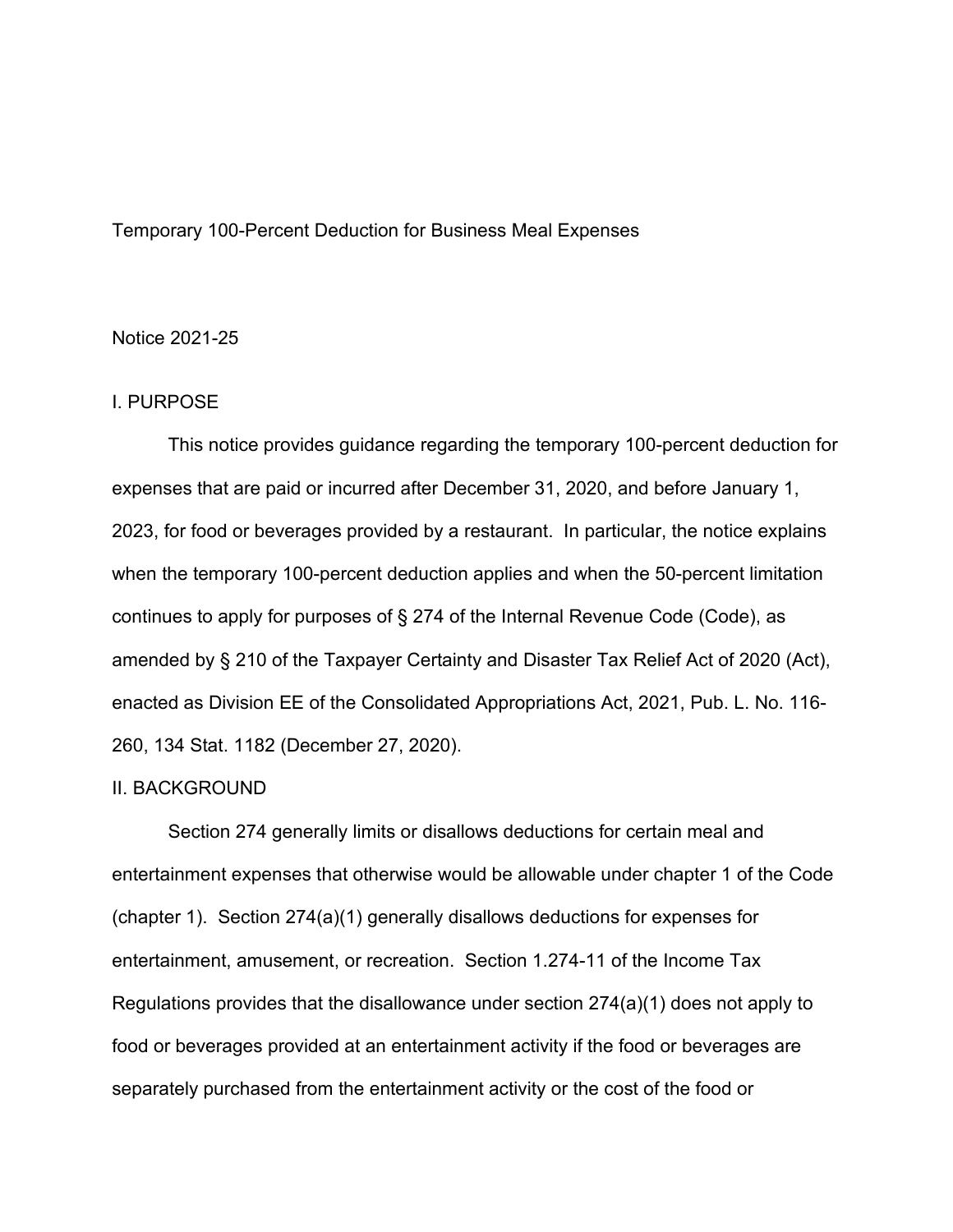beverages is separately stated from the cost of the entertainment in an invoice, bill, or receipt. *See* § 1.274-11(b)(1)(ii).

Section 274(k) generally provides that no deduction is allowed under chapter 1 for the expense of any food or beverage unless: (1) such expense is not lavish or extravagant under the circumstances; and (2) the taxpayer (or an employee of the taxpayer) is present at the furnishing of such food or beverages. Section 274 provides additional rules that may apply to the deduction of food or beverage expenses, depending on the circumstances.

Section 274(n)(1) provides that a deduction for any expense for food or beverages generally is limited to 50 percent of the amount otherwise deductible under chapter 1. Section 274(n)(2) provides exceptions to the 50-percent limitation of deductions for food or beverage expenses. Section 210(a) of the Act added § 274(n)(2)(D) to the Code, which provides a temporary exception to the 50-percent limitation for expenses for food or beverages provided by a restaurant. Section 274(n)(2)(D) applies to amounts paid or incurred after December 31, 2020, and before January 1, 2023. To provide certainty to taxpayers in determining whether § 274(n)(2)(D) applies, this notice explains when the temporary 100-percent deduction applies and when the 50-percent limitation continues to apply.

#### III. APPLICATION OF § 274(n)(2)(D)

Pursuant to  $\S 274(n)(2)(D)$ , the 50-percent limitation of  $\S 274(n)(1)$  does not apply to the amount of any deduction otherwise allowable to a taxpayer under chapter 1 for any expense paid or incurred after December 31, 2020, and before January 1, 2023, for food or beverages provided by a restaurant. For this purpose, the term "restaurant"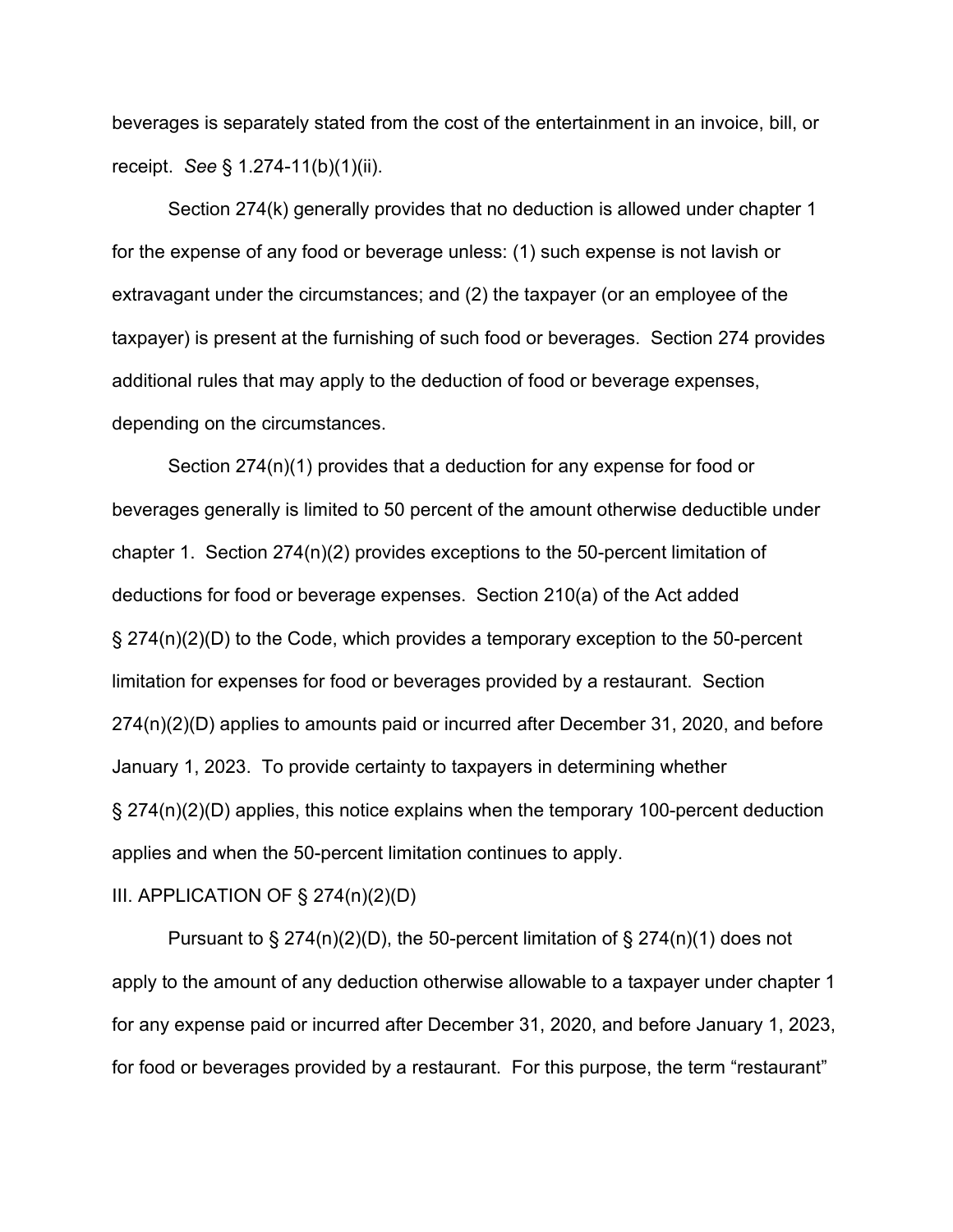means a business that prepares and sells food or beverages to retail customers for immediate consumption, regardless of whether the food or beverages are consumed on the business's premises. However, a restaurant does not include a business that primarily sells pre-packaged food or beverages not for immediate consumption, such as a grocery store; specialty food store; beer, wine, or liquor store; drug store; convenience store; newsstand; or a vending machine or kiosk. The 50-percent limitation of § 274(n)(1) continues to apply to the amount of any deduction otherwise allowable to the taxpayer under chapter 1 for any expense paid or incurred for food or beverages acquired from such a business (unless another exception in § 274(n)(2) applies to such expense).

In addition, an employer may not treat as a restaurant for purposes of § 274(n)(2)(D), (1) any eating facility located on the business premises of the employer and used in furnishing meals excluded from an employee's gross income under § 119, or (2) any employer-operated eating facility treated as a de minimis fringe under § 132(e)(2), even if such eating facility is operated by a third party under contract with the employer as described in  $\S$  1.132-7(a)(3).

#### IV. EFFECTIVE DATE

This notice is effective for amounts paid or incurred after December 31, 2020, and before January 1, 2023.

#### V. DRAFTING INFORMATION

The principal author of this notice is Deena Devereux of the Office of Associate Chief Counsel (Income Tax & Accounting). For further information regarding this notice contact Ms. Devereux at (202) 317-4602 or Patrick Clinton at (202) 317-4651 (not toll